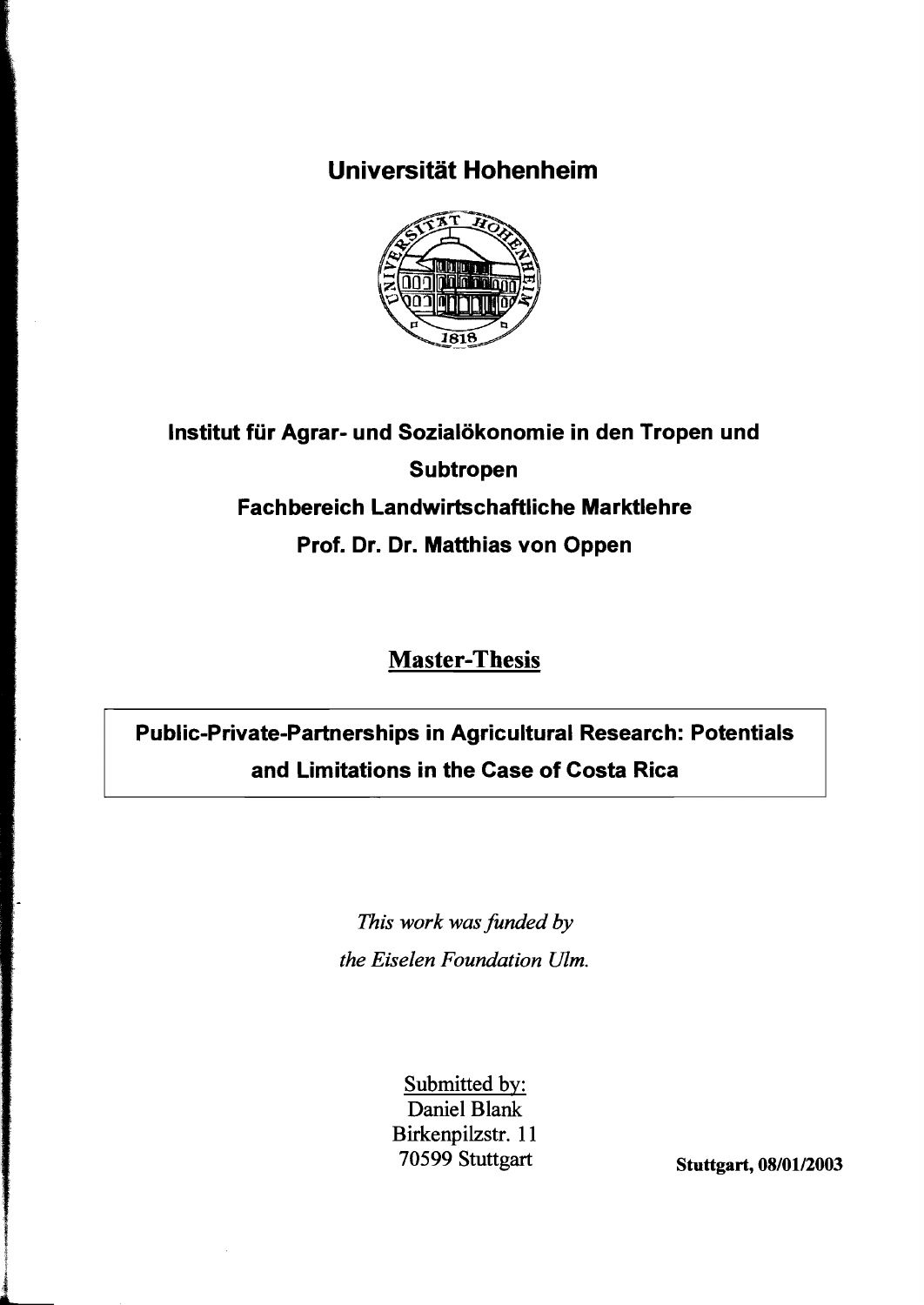The public and the private research sector have been identified as having different structures and cultures. The interests of the public sector in research are more long-term oriented and of a strategie nature. In contrast, the private sector is more short-tenn oriented and urged to deliver fast and profitable results. The results of public research are intended to satisfy the needs of a vast group of clients, whereby the results of the private sector are restricted to a exclusive group. A clear separation of the spheres of action between the private and the public sector was assumed to be necessary for reasons of labour division and for avoiding an overlap of functions. Therefor, it was drawn upon the Public-Private-Good theory which facilitated to drawan imaginary border. Public goods exclusively will be funded by the public sector and private goods can be funded by both sectors, although it doesn't make sense for the public sector to participate in and increase the competition which dominates the provision of private goods. The funding of hybrid goods has to be considered more differentiated: Common Pool goods are characterised by low excludability which excludes charging development costs to users, and hence have to be funded by the public sector. But a change in technology or stronger IPRs can attribute to common pool goods a higher level of excludability which makes them interesting to private investors. A recommendation for the public research sector is to orientate its research by the research framework which influences on products being public, private, or hybrid and to concentrate research on public and common pool goods. For Toll goods a mixed funding scheme can be imagined, but the characteristics 'low rivalry' and 'high excludability' make them susceptible to dangers of copying etc. which again requires highly protected IPRs. In context with stronger IPRs it has to be paid attention to the fact that they are only beneficiary to a country, if it disposes of inventive capabilities and is not just imitating or free-riding on foreign inventions.

In developing countries the following functions are recommended to the public sector: to balance overwhelming market trends, to develop human resources, to avoid negative extemalities, to adopt international inventions to local conditions, to provide public goods, and to do research on knowledge based technologies.

Central to improving the performance of both sectors is an increased competition within the sectors as well as between them. Competition among public research institutions increases with an intensified information exchange, competitive fund schemes, and a stronger legal system (independent judges etc.).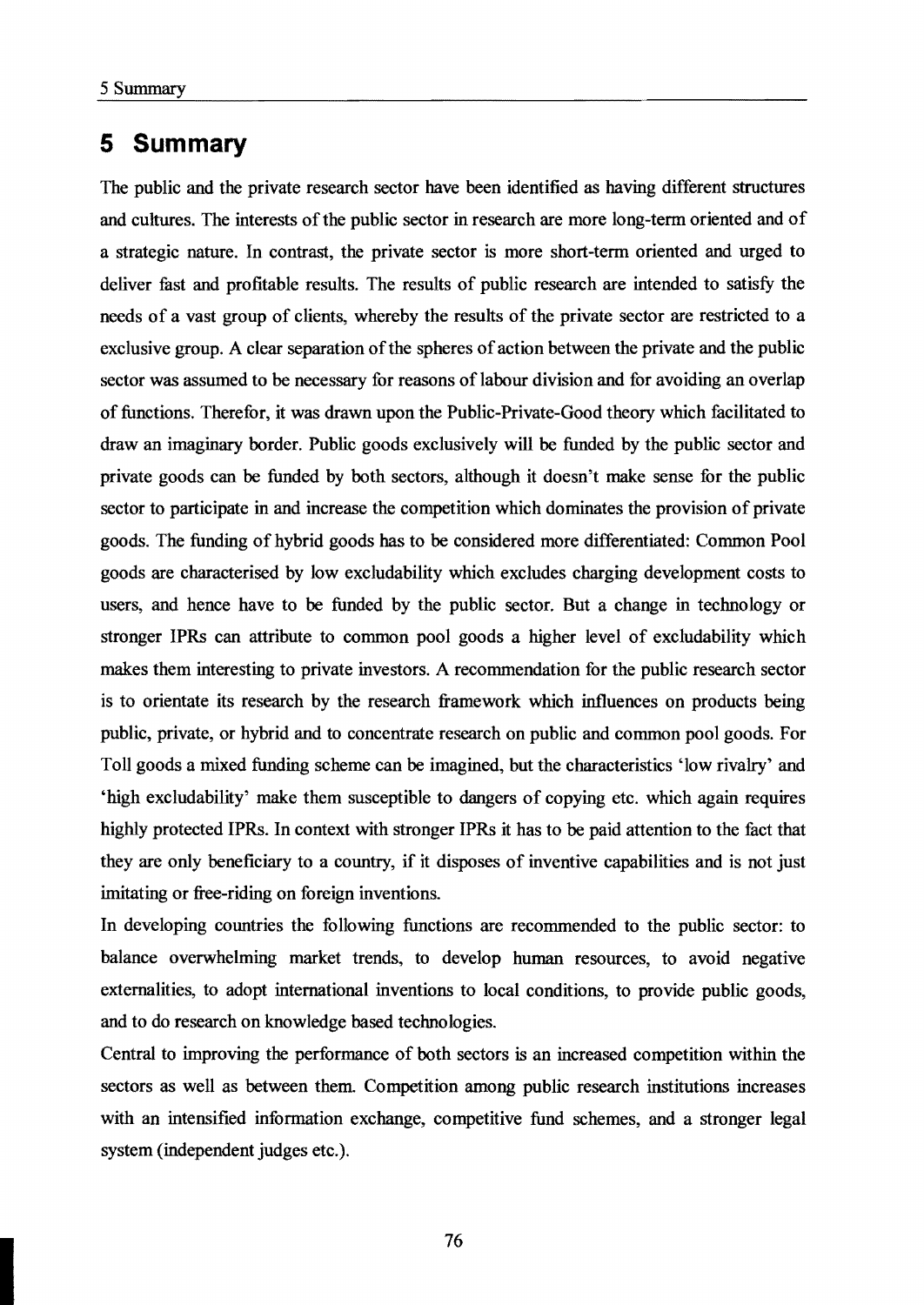Despite the reasons that suggest a clear division of labour and functions, there exists a socalled 'common space of interests' that provokes collaborations among both sectors. Potential fields of common interests are the access to additional resources, the mutual learning including collaboration experience, the shared risk, and the access to local information. Special interests of the public sector in co-operations with the private sector are to orientate its research towards demand broadening the application through a market oriented development, and the integration of social aspects into the private agenda. The private sector might consider the multidisciplinarity of public research and an improved reputation arising from social engagement including better market chances for its products as an advantage.

Research partnerships are more critical than "conventional" partnerships, because research is regarded a core responsibility in companies and low reproduction costs of knowledge make them susceptible to copying, and because the market value of research output is difficult to estimate in anticipation. Nevertheless, companies that think about entering in a R&Dpartnership can draw upon cost-oriented and benefit-oriented criteria for the decision taking for or against a partnership. Cost-oriented criteria, which are easier to measure, are the initiating costs, agreement costs, control costs, adoption costs, and the transfer costs which again sum up to the transaction costs. The transaction costs are influenced by the five characteristics of output: (1)variability, (2) specificity, (3) suitability for structuring, (4)suitability for coding, and (5)separability. The suitability of an output for being produced within a collaborative arrangement is determined by its five characteristics whereby output of basic research has other characteristics than output of development research for example. The inclusion of the characteristics of output into the selection of a collaborative arrangements suggests for the provision of *output 0/ basic research* to select collaborative arrangements with a strategic, long-term orientation, because this output in general is difficult to structure and to separate. In comparison *output of applied research* is easier to structure and to separate which in combination with a lower variability increases the probability to achieve the desired result which means that co-operations needn't be that flexible and can be more short-term oriented. *Output 0/ development research* is appropriate to be produced within limited projects or merely some few joint activities are more appropriate.

In general, transaction costs in PPPs are assumed to be smaller than in other research partnerships, because the public sector has no incentives to abuse from lacking control mechanisms for reasons of social responsibility and lacking profit orientation. Although transaction costs are assumed 10 be smaller in PPPs than in other types of collaborations they are still relatively high in comparison to non-collaborative arrangements. Finding an adequate

77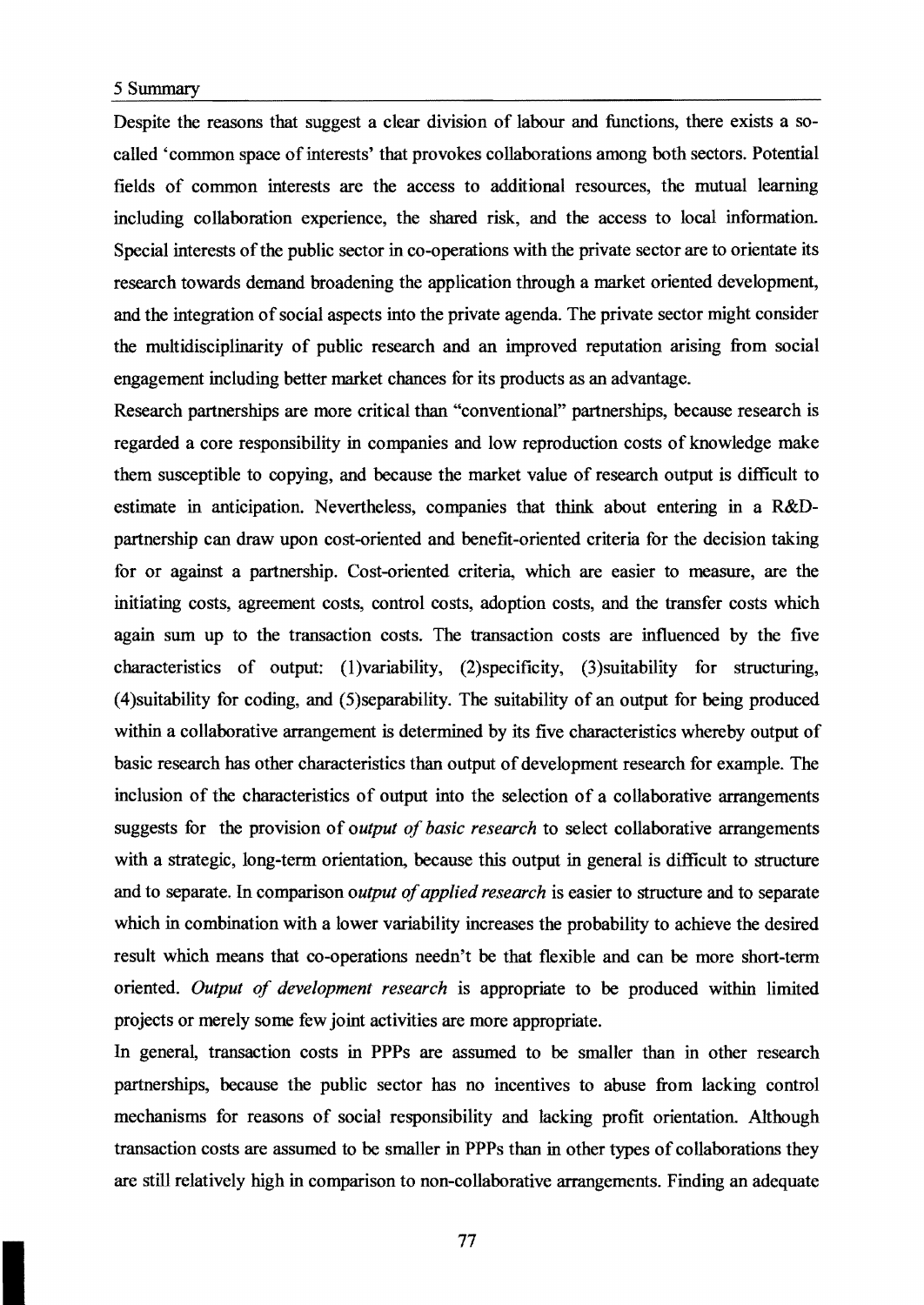co-operation partner and gaining collaborative experience is the greatest challenge and can help substantially to decrease transaction costs in future partnerships. The search for an adequate partner includes to study the structure and the goals of a potential partner. The goals of the co-operation have to be formulated jointly and be acknowledged to the employees, as well. In the establishment phase the distribution of tasks and competencies, the interpersonal relations, and the design of communication channels (which have to aIlow for a frequent communication among partners) and decision panels have been identified as central modules. Promising for collaborations in basic or applied research seems the creation of an independent legal department where involved persons are unified and enduring structures established. In contrast, in development research it is more convenient to leave the legal departments to the responsibility of each partner.

In Germany R&D-co-operations are a frequently chosen alternative for the execution of research and as source of innovation, whereas the form of collaborations has changed over time. Collaborations without agreements on capital contribution are by now the most frequently chosen form and here again joint projects. Joint ventures have stayed interesting, because over the past two decades they constantly had be chosen in a frfth of cases. It's probable that joint ventures are chosen for producing output of basic research and other output that requires flexible forms of co-operations.

In comparison, in Costa Rica co-operations are rarely found and so are PPPs. For Germany it is assumed that partnerships have been established more with a progress in infrastructure, globalisation, industrial standardisation, technology interdependence, stronger IPRs, and with an increase of experience in collaborative arrangements which are appropriate measures for Costa Rica, as weIl. The absence of experience in collaborative arrangements can partly be blamed for the slight use of the research registers in Costa Rica which are supposed to facilitate the search for an adequate partner. As an other reason was identified the bad impression companies have of the public sector. The quality of public extension is unsatisfactory, because there are too many public actors involved who don't neither know their own function nor the function of the other actors. The situation perceived by companies of the public research provides a similar image: Costa Rican agroindustrial companies are not content with the performance of the public research and extension sector. Public research is said to be without appropriate supply to the needs of the industry and too basic, or in other words public research isn't demand-driven. Allegedly, further impediments of the sector are that its research is expensive, bureaucratic, slow, and problems of patent rights are feared in collaborations. If the public sector tends to become an interesting research partner to the